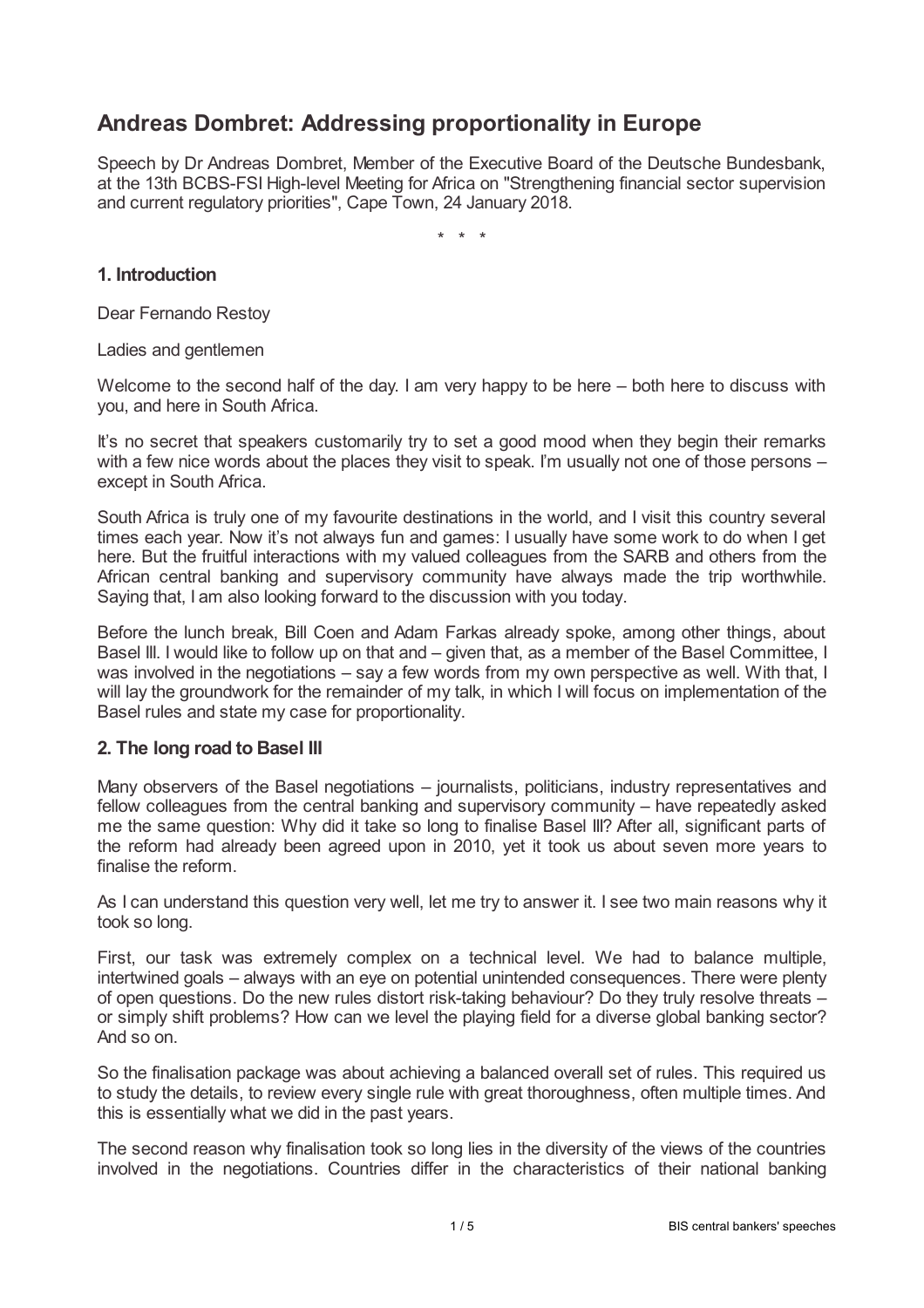sectors, in their supervisory cultures, in their policy traditions. These differences lead to a mix of opposing opinions that are, by nature, difficult to reconcile.

Other members of the Committee and I were convinced that having common global rules is a crucial long-term investment in financial stability at both the global and regional level. This is the view we very much had in common. We agreed that even if agreeing to compromise sometimes hurts, there is great value to it.

This holds even more when we consider that many parts of the Basel agreements are implemented not only by the members of the Committee like South Africa, but by over a hundred countries worldwide. These include many other African countries, of course – countries as diverse as Kenya, Malawi, Egypt, Nigeria and Mozambique, to name just a few.

Therefore, I am convinced that the effort we have put into the post-crisis reforms and the compromise we have found will pay off for all of us. It will contribute to a healthier and more sustainable global financial order.

With respect to the regulatory agenda, it is now time to take a step back, to wait and see how the new rules play out. There are a few areas where action is called for, such as the regulatory treatment of sovereign bonds. But apart from that, we should not tighten the screws of regulation further. Financial institutions need regulatory certainty, and they need a period of respite.

We should use this break to thoroughly evaluate the impact of our recent reforms, and to amend and improve them where gaps and errors are found.

#### **3. Getting implementation right**

In parallel, we need to focus our energy on the comprehensive and consistent implementation of the Basel rules. Good rules are not worth the paper they are written on without good implementation. The success of Basel III depends crucially on whether or not we get the implementation right.

But what characterises good implementation? First and foremost, implementation must be full and consistent with the agreed standards. I say very openly that in the past, we didn't always get implementation right. Basel II, for example, was not fully implemented either in the US or in the European Union. And other member states of the Committee weren't fully compliant either.

We shouldn't repeat these mistakes. Implementing only what suits you – implementation à la carte, if you like – goes against the very idea of having a common regulatory standard. During the negotiations, my European colleagues and I insisted that the US commits to fulfilling all parts of Basel III. In return, of course, this means that the Europeans and every other member must consistently implement all parts, too. And the Bundesbank is interested in that this happens.

There is another central aspect to getting implementation right. It is that regional differences and local circumstances are accounted for.

Let me give you an example from Europe. The banking sectors of Germany and our neighbour France are more or less the same size in terms of total assets. But look closer and you will find that they are quite different from each other. Profitability of German banks, measured by return on assets at the end of 2016, was at .11 percent whereas their French peers reached .42 percent. Germany has about 1,700 credit institutions and foreign branches while France has fewer than 500. Germany has one global systemically important bank while France has three. The German banking system is very diverse – in particular, there are a large number of small banks. The French banking system is more dominated by large banking groups, similar to South Africa's.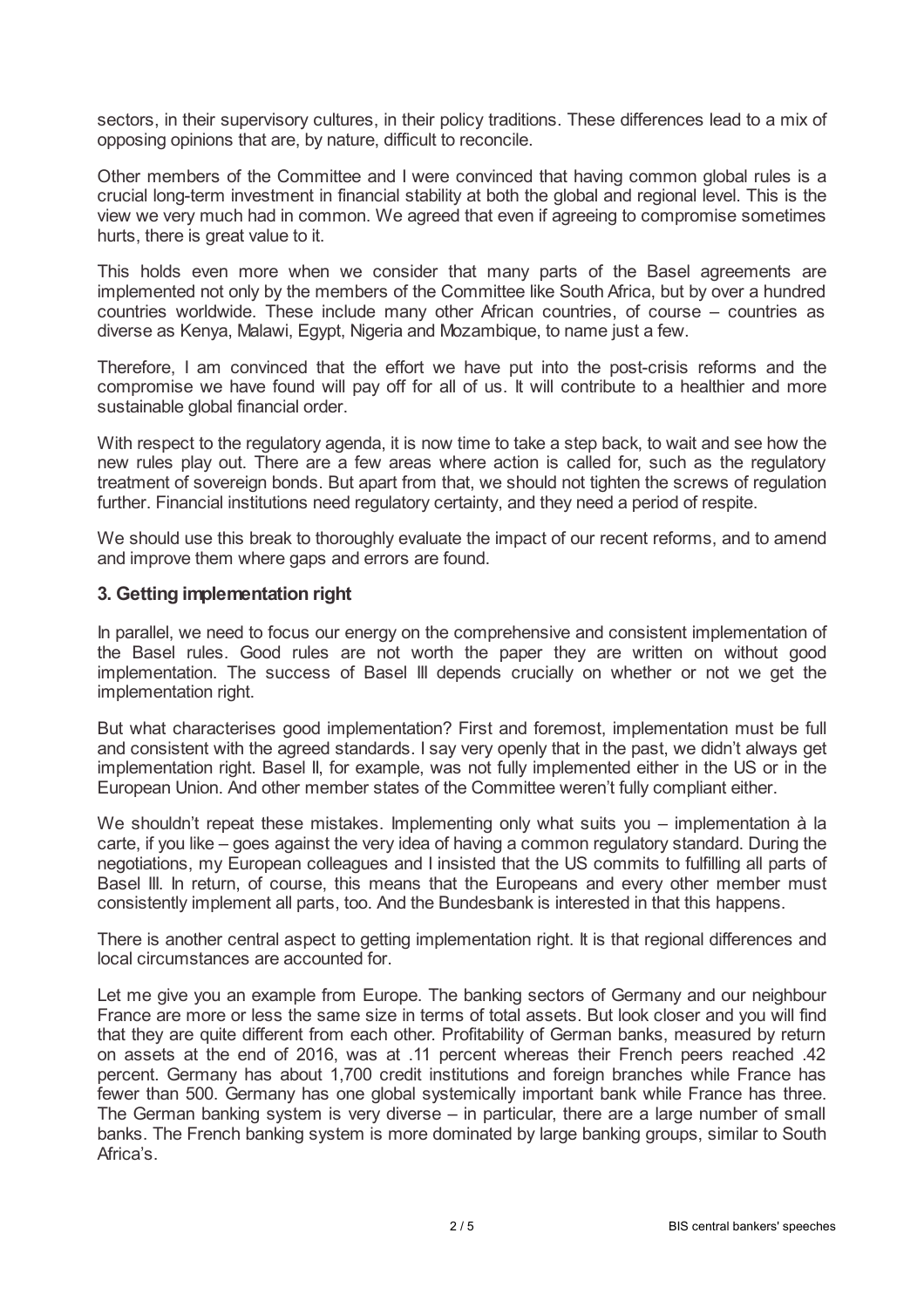The important thing is that, as supervisors and regulators, we must remain neutral towards such differences. No regulation, no supervision should aim to change the structure of the financial sector or put a particular sector, a particular business model or a particular size at a disadvantage. The shape of the financial sector should be determined by market forces only.

## **4. Complexityand proportionality**

When I look at the European regulatory framework with this condition in mind, I see room for improvement. With some notable exceptions, we currently more or less apply the same rules and procedures to all banks, irrespective of their size and their relevance for financial stability. In practice, this puts small institutions at a disadvantage compared to their larger peers. It runs counter to the idea of a level playing field and creates problematic incentives in terms of uniformity and size in the banking sector. This needs to change. I am convinced that we need to strengthen the principle of proportionality in banking regulation.

Now some of you might want to stop me at this point and ask: How do you reconcile that with the full and consistent implementation of Basel III that you just advocated?

To answer this, let me point to the original idea of the Basel rules. The task of the Basel Committee was, from the outset, to create globally harmonised rules for large, internationally active banks to ensure that they are stable and operate on a level playing field. Over time, and especially with Basel III, this resulted in an increasingly complex regulatory framework – a reflection of the mounting complexity of the global banking business.

This complexity is warranted for large, interconnected banks, and the sector's global players are certainly in a position to get to grips with the complex rules. But in actual fact, the bulk of these rules, especially in Europe, apply not only to major multinational institutions but to every single bank including small savings banks and the majority of cooperative banks. And that has turned out to be quite a problem. Because small and medium-sized institutions do not benefit from the same economies of scale that their larger rivals can harness. For example, small institutions face much heavier costs, relatively speaking, when they invest in ITinfrastructure or hire additional employees for their compliance department.

The implementation of the Basel framework in European regulation today already takes account of proportionality to a certain degree. But in practice, I repeatedly encounter situations where, in my view, the existing gradations are inadequate. So the proportionality principle is nothing new, but it hasn't been anchored deeply enough yet.

I am very convinced that proportionality is important – for several reasons:

- $*$  It ensures fair competition on a level playing field.
- $*$  It prevents the unwanted side-effect of structural policy through regulation.
- $*$  It strengthens the principle of risk-oriented supervision.
- $*$  It prevents regulation from unnecessarily hampering efficiency.

All in all, I think that proportionality is necessary to safeguard the original goals and spirit of the Basel framework.

#### **5. Addressing proportionalityin Europe**

The European Union is acknowledging this, and we are taking action. The process started back in 2016 with an initiative launched by the finance ministers from the UK and Germany. As we at the Bundesbank also felt strongly about the topic, we went public with the first set of specific proposals for addressing proportionality in Europe shortly afterwards. Since then, we have been working on enhancing and refining our proposals.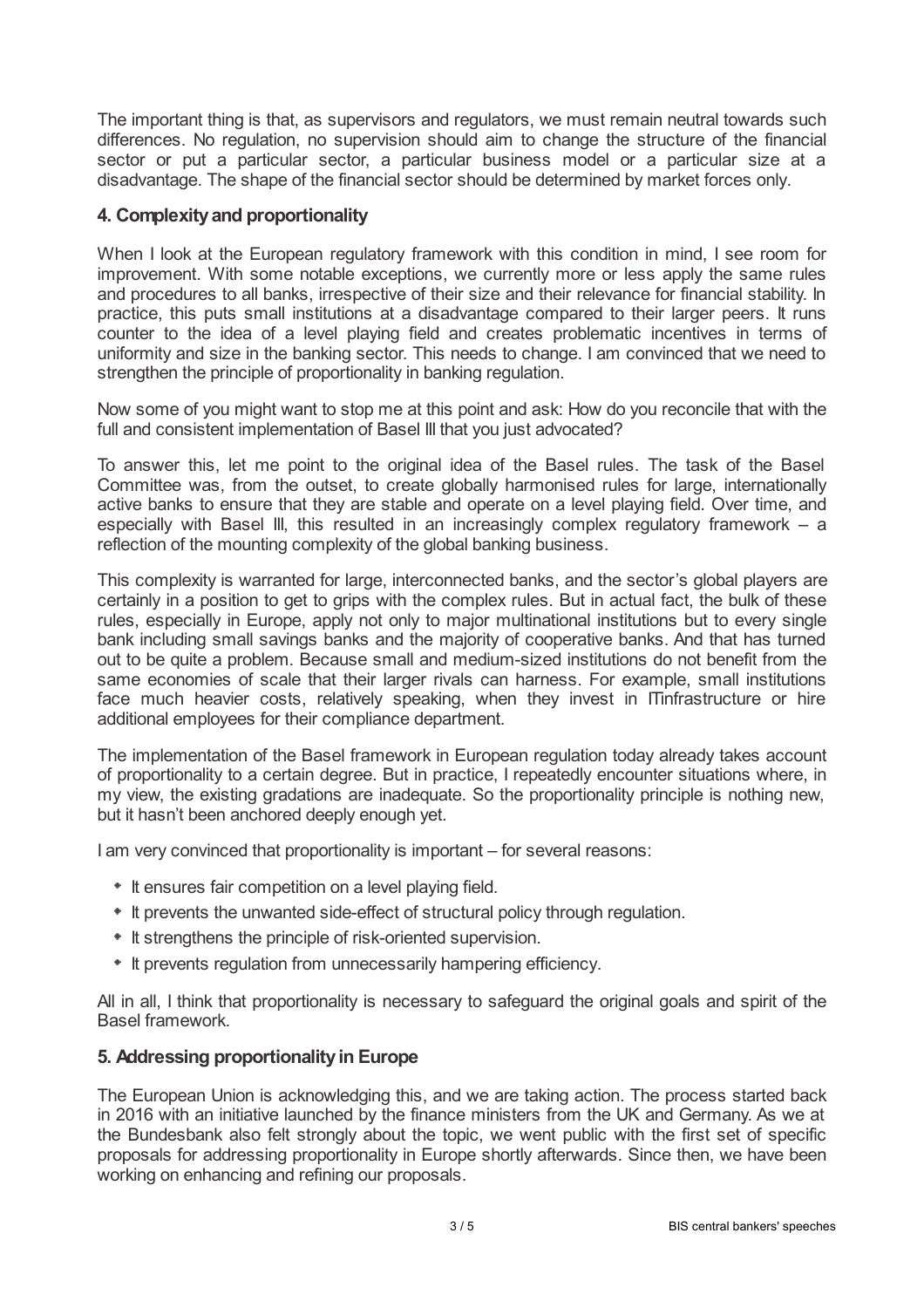At the European level, we have seen the European Commission likewise table its proposals for strengthening proportionality as part of the general overhaul of EU banking regulation. The latest development is a draft report by the European Parliament, to which amendments could be made up until today and which I expect to be finalised in the near future. This will not be the last step, but it will be an important one in the legislative process.

Without pre-empting the final result of the legislative process, I want to give you an idea of how we will be approaching proportionality in the European Union. I will address the "Who", the "How" and the "What".

Let's start with the question of "Who", namely who are the relief measures intended for. I have already said that we are targeting small institutions, meaning that the targeted group should consist of institutions with a moderate amount of total assets. However, what qualifies as a "moderate amount" is different in each of the member states of the European Union. To account for this heterogeneity, we will probably combine an absolute threshold for total assets with a relative one that takes the size of the national GDP into account.

This quantitative threshold should be supplemented by additional criteria that prevent institutions with riskier business models from benefiting from simplified rules. For example, banks that qualify must not use internal models. They should have a small trading and a small derivatives book. And they must not engage in any notable capital market or cross-border activities. And because experience has taught us that there will almost never be a perfect list of criteria that covers every eventuality, the final decision should always rest with the supervisors.

When it comes to the question of "How", you basically have the choice between two alternatives for improving proportionality. One is to change the fine print, that is, to introduce simplifications to and exemptions from individual rules. The other is to create a whole new framework tailored to small and low-risk banks. I personally believe the latter approach to be the more appealing, as it is the more fundamental and clear-cut alternative. The Bundesbank has been involved in the development of a concept for such a framework, and we call it the "Small Banking Box".

It remains to be seen whether the Small Banking Box will be the way forward for the European Union. At the moment, we seem to be steering more towards the "fine print" approach, which the Financial Stability Institute calls the "specific standard approach".

But in the end, it's not the name that matters, and the form is only of secondary concern. What matters is the content, i.e. the question of "What". And here, the most recent European Parliament report is promising.

Importantly, the focus lies on reducing the administrative burden. We will aim to literally reduce the paperwork the complex regulatory requirements create in various areas for small and lowrisk institutions. Among the measures we are looking at are exemptions from disclosure requirements, reductions in the granularity of reporting requirements, and a simplified form of the net stable funding ratio (NSFR). All of this is very close to what the Bundesbank has proposed and supported in the past.

When assessing potential areas for simplifications, we must weigh the benefits of regulation – that is, ensuring financial stability – against the burden it creates for the private sector. As a rule of thumb, we can say that any rules that are dispensable for effective supervision are up for debate.

Conversely, however, this also means that a lot of rules are not up for debate. Most importantly, there can be no concessions in terms of risk-based capital ratios, the leverage ratio or the shortterm liquidity ratio. And the list goes on.

Small banks' business models are neither *per se* simple nor automatically low-risk – and that is